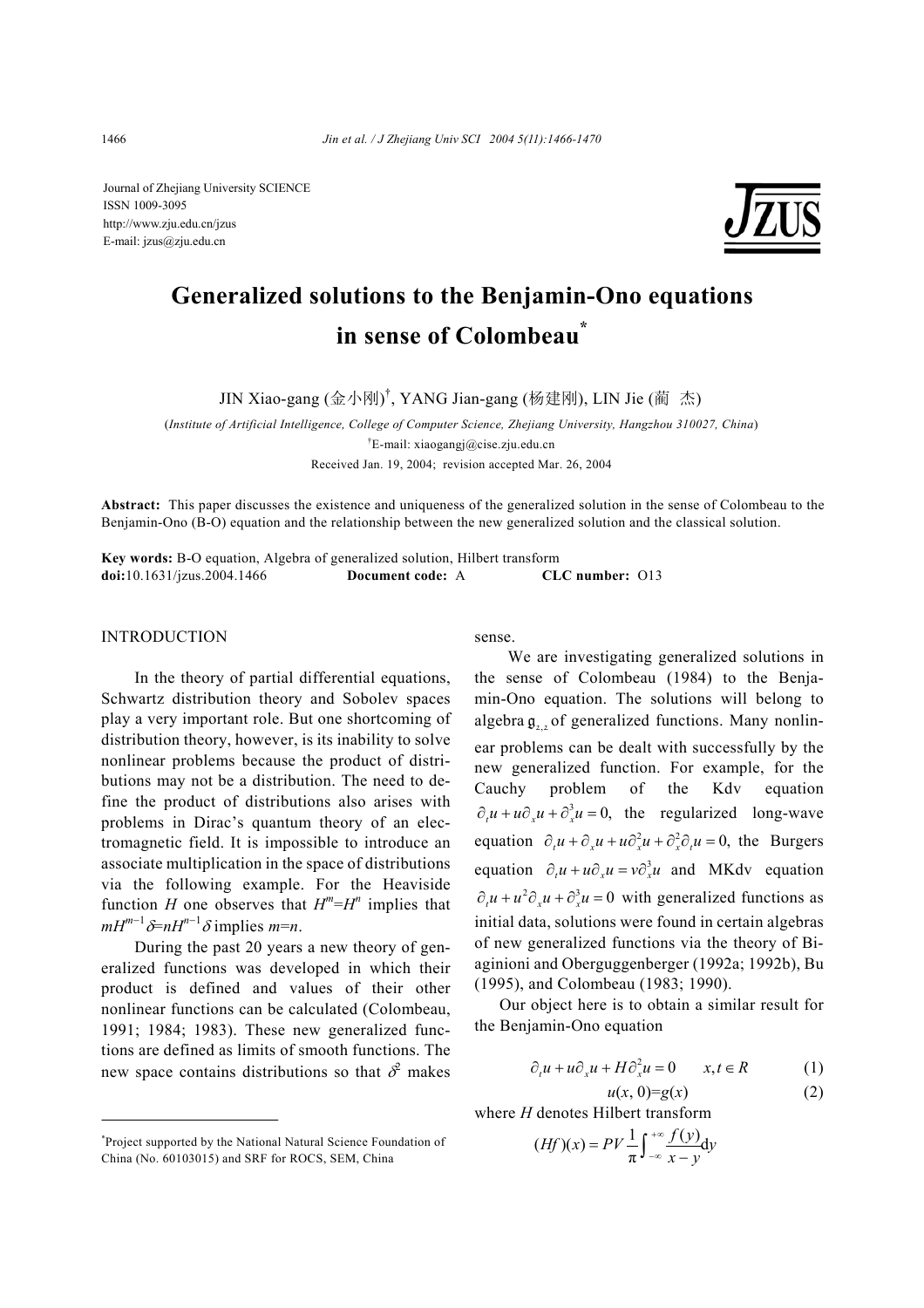The Hilbert transform is linear and commutes with differentiation operators. Moreover, *H* is a bounded operator from  $L^p(\mathbb{R})$  to  $L^p(\mathbb{R})$  for any  $p>1$ , and from  $H^s(\mathbb{R})$  to  $H^s(\mathbb{R})$  for all *s*.

This paper is organized as follows. The definition of space  $\mathfrak{g}_{p,q}(\Omega)$  and the conservation laws of B-O equations are contained in Section 2. In Section 3, we prove the existence and uniqueness of generalized solution in sense of Colombeau. The relation between new generalized solutions and classical equations is given in Section 4.

# THE SPACE  $\mathfrak{g}_{p,q}(\Omega)$  AND CONSERVATION LAWS OF B-O EQUATIONS

**Notation 1** In this paper all functions and distribution spaces are assumed to be real valued. Let *M* ∈**N** , 1≤*p*, *q*≤∞, *m*∈**Z** and Ω an open subset of  $\mathbb{R}^n$ .  $W^{m,p}(\Omega)$  is the usual Sobolev space,  $W^{\infty,p}(\Omega) = \cap_m W^{m,p}(\Omega), \quad W^{-\infty,p}(\Omega) = \cup_m W^{m,p}(\Omega),$  $H^m(\Omega) = W^{m,2}(\Omega)$ . We set

$$
\Psi(\Omega) = \{u : (0, \infty) \times \Omega \to \mathbb{R} \text{ such that}
$$

$$
u(\varepsilon, \cdot) \in C^{\infty}(\Omega), \forall \varepsilon > 0\}
$$
(3)

 $\Psi_n(\Omega) = \{u \in \Psi(\Omega) \text{ such that }$ 

 $u(\varepsilon, \cdot) \in C^{\infty, p}(\Omega), \forall \varepsilon > 0$  (4)

 $\Psi_{M,p}(\Omega) = \{u \in \Psi_p(\Omega) \text{ such that } \forall \alpha \in \mathbb{N}^n\}$ 

there is  $n \in \mathbb{N}$  such that

$$
\left\|\partial^{\alpha} u(\varepsilon, \cdot)\right\|_{p} = O(\varepsilon^{-N}) \text{ as } \varepsilon \to 0\}
$$
 (5)  
N (O) = {u \in \Psi (O) \cap \Psi (O)

$$
\forall_{p,q} (s^2) = \{u \in T_{M,p} (s^2) \mid T_{q} (s^2) \}
$$
  
such that  $\forall \alpha \in \mathbb{N}^n$  and  $M \in \mathbb{N}$   

$$
\left\| \partial^{\alpha} u(\varepsilon, \cdot) \right\|_{q} = O(\varepsilon^M) \text{ as } \varepsilon \to 0 \}
$$
 (6)

where  $\|\cdot\|_p$  denotes the *L*<sup>*p*</sup>-norm.

**Remark 2** (i) If  $\Omega$  has strong local Lipschtz property and  $u \in \Psi_p(\Omega)$ , then  $u(\varepsilon, \cdot) \in C^\infty(\overline{\Omega})$  for every ε.

(ii) If  $\Omega = \mathbb{R}^n$ ,  $p \le \infty$ , and  $u \in \Psi_p(\Omega)$ , then for every  $\varepsilon > 0$ ,  $\lim_{|x| \to \infty} u(\varepsilon, x) = 0$ .

**Proposition 3** Let  $\Omega$  have cone property. Then (i) if  $p_1 \leq p_2$ ,  $\Psi_{M,p_1}(\Omega) \subseteq \Psi_{M,p_2}(\Omega)$ ;

(ii)  $\Psi_{M, n}(\Omega)$  is an algebra with partial derivatives;

(iii)  $N_{p,q}(\Omega)$  is an ideal in  $\Psi_{M,p}(\Omega)$  which is invariant under partial derivatives.

**Proof** See Biaginioni and Obergaggerberger (1992a) proposition 2.3.

**Definition 4** We define, for  $1 \leq p, q \leq \infty$ ,

$$
\mathfrak{g}_{p,q}(\Omega) = \Psi_{M,p}(\Omega) / N_{p,q}(\Omega)
$$

**Proposition 5** (i) There is an imbedding of  $W^{-\infty,p}(\mathbb{R}^n)$  into  $\mathfrak{g}_{p,q}(\mathbb{R}^n)$ .

(ii) If  $q \leq p$ , this embedding turns  $W^{\infty, p}(\mathbb{R}^n)$ into a subalgebra of  $\mathfrak{g}_{p,q}(\mathbb{R}^n)$ .

**Proof** See Biaginioni and Obergaggerberger (1992a). Notice that the imbedding map  $W^{-\infty,p}(\mathbb{R}^n) \to \Psi_p(\mathbb{R}^n)$ :

Set  $\rho(x) \in S(\mathbb{R}^n)$  such that  $\int_{\mathbb{R}^n} x^i \rho(x) dx = 0$  for all  $i \in \mathbb{N}^n$ , and  $\int_{\mathbb{R}^n} \rho(x) dx = 1$ . The imbedding map can be defined by  $l(w)(\varepsilon, x) = (w^*\rho_{\varepsilon})(x)$ .

**Definition 6** We say that  $u \in \mathfrak{g}_{n,q}(\Omega)$  is associated with the distribution  $u \in \mathcal{D}'(\Omega)$  if there is a representative  $\hat{u}$  of *u* such that  $\hat{u}(\varepsilon, \cdot) \rightarrow w$  in  $\mathfrak{D}'(\Omega)$  as  $\varepsilon \to 0$ . Notation:  $u \approx w$ .

**Definition 7** We say that  $u \in \mathfrak{g}_{n,q}(\Omega)$  is of  $r - \sqrt{\log(-t)}$  *r*  $\geq p$ ,  $j \geq 1$ , if it has a representative  $\hat{u} \in \Psi_{M,p}(\Omega)$  such that

$$
\left\|\hat{u}(\varepsilon,\cdot)\right\|_{r} = O(\sqrt{|\log \varepsilon|}) \quad \text{as} \ \varepsilon \to 0 \tag{7}
$$

**Definition 8** Let  $u \in \mathfrak{g}_{n,q}(\mathbb{R} \times (0,T))$ . We define the restriction of *u* to  $\mathbb{R} \times \{0\}$  as follows: Let  $\hat{u}$  be the representative of *u*. By Remark 2(i)  $\hat{u}(\varepsilon, \cdot, \cdot) \in$  $C^{\infty}(\mathbb{R} \times (0,T))$ ,  $\forall \varepsilon > 0$ . Since the restriction map  $W^{m+1, p}(\mathbb{R} \times (0, T)) \to W^{m, p}(\mathbb{R})$  is continuous, we have that  $\hat{u}(\varepsilon, \cdot, 0)$  belongs to  $\Psi_{M, n}(\mathbb{R})$ . Also,  $\hat{u}(\varepsilon, \cdot, 0) \in N_{p,q}(\mathbb{R})$  if  $\hat{u} \in N_{p,q}(\mathbb{R} \times (0, T))$ . Thus we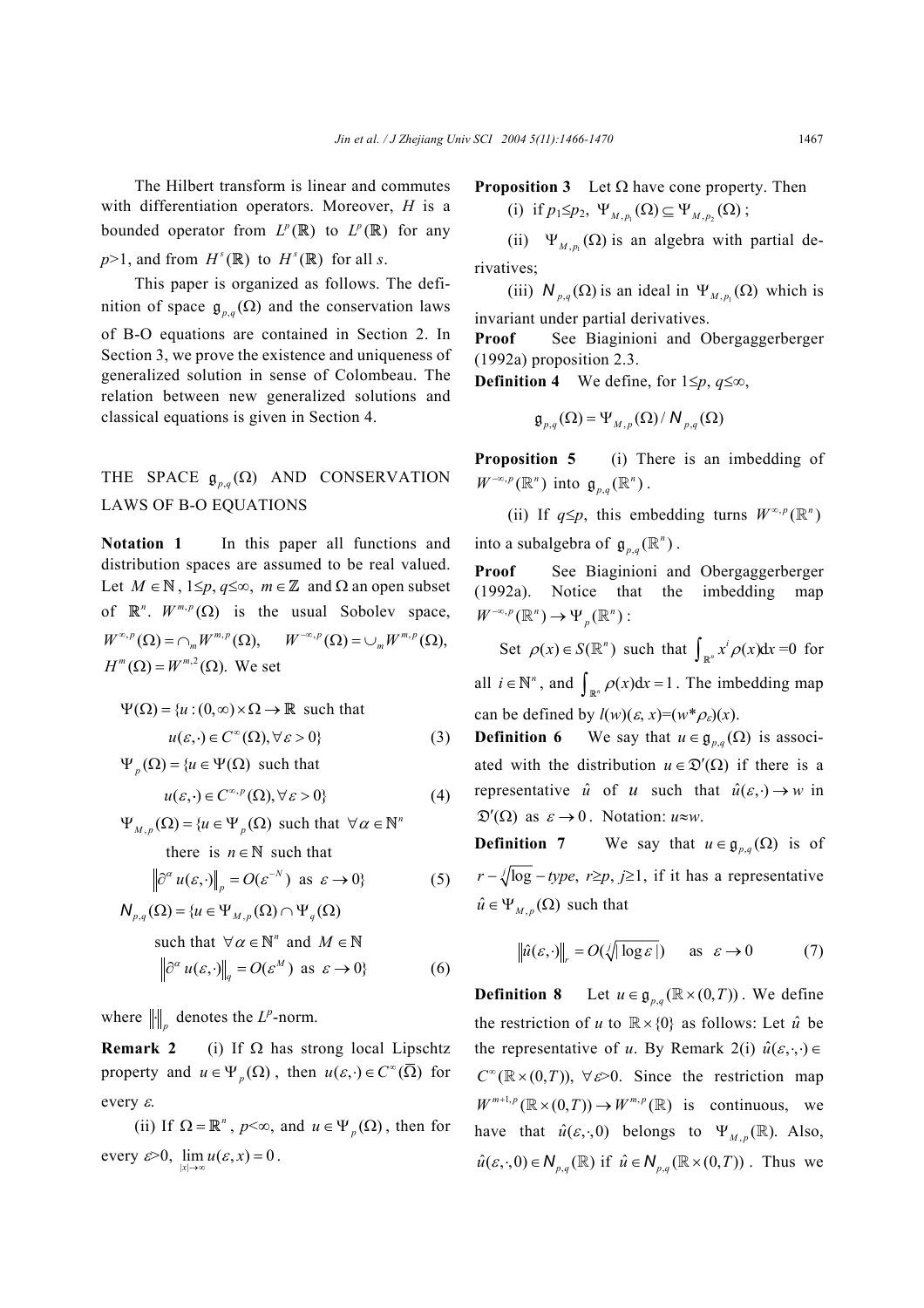may define the restriction of *u* to  $\mathbb{R} \times \{0\}$  as the class of  $\hat{u}(\varepsilon, \cdot, 0)$  in  $\mathfrak{g}_{p,q}(\mathbb{R})$ .

In (Bock and Kruskal, 1979; Biaginioni and Obergaggenberger, 1992a), we know that the B-O equation has a sequence of conserved laws and Nakamura (1979) computed the infinite numbers of conservation laws by using Bäcklund transform. These conservation laws are in the form of

$$
I_n = \int \left(\frac{u^n}{n} + P\right) \mathrm{d}x
$$

where *P* is a polynomial consisting of  $u, \partial, u, \ldots$ ,  $\partial_{x}^{n}$ *u* and their Hilbert transform. Furthermore, we also have the following estimate:

**Proposition 9** The B-O equation has a sequence of conserved laws  $I_n$ , and  $I_{2k}$  which are in the form of

$$
I_{2k} = \int [(\partial_x^{k-1} u)^2 + (\partial_x^{k-1} u)Q_k + \tilde{Q}_k] dx, k=0,1,2,... (8)
$$

where  $Q_k$  and  $\tilde{Q}_k$  are polynomials of order less than *k*−2 in *u*, its derivative with respect to *x*, and the Hilbert transforms of these.

### EXISTENCE AND UNIQUENESS OF GENERA-LIZED SOLUTION

**Theorem 10** Let  $g \in \mathfrak{g}_{p,q}(\mathbb{R})$ . Then there is a solution *u* of Eqs.(1) and (2) in  $g \in \mathfrak{g}_{p,q}(\mathbb{R} \times (0,\infty))$ such that

$$
u\big|_{t=0} = g \tag{9}
$$

and, for every *T*>0,  $u|_{\mathbb{R} \times (0, T)} \in \mathfrak{g}_{2,2}(\mathbb{R} \times (0, T)).$ 

**Proof** Let  $\hat{g} \in \Psi_{M,2}(\mathbb{R})$  be a representative of *g*. Since  $\hat{g}(\varepsilon, \cdot) \in H^{\infty}(\mathbb{R})$  for each  $\varepsilon > 0$ , according to the existence theory of Iorio (1986) (Thm. 4.4 ), there is a unique solution  $\hat{u}_e$  of Eq.(1) with initial data  $\hat{g}(\varepsilon, \cdot)$  belonging to  $\bigcap_{0 \leq s \leq s/31} C^j_B \big\{ [0, \infty) ; H^{s-3j}(\mathbb{R}) \big\}$ for arbitrary *s*. Furthermore, if  $\hat{g} \in H^{\infty}(\mathbb{R})$ , then  $\hat{u}(\varepsilon, \cdot, t) \in H^{\infty}(\mathbb{R}).$ 

For this, it suffices to prove that for all  $k \in \mathbb{N}$  there are *c*>0 and *n*>0 such that

$$
\sup_{t\geq 0} \left\| \partial_x^k \hat{u}(\varepsilon, \cdot, t) \right\|_2 \leq \frac{c}{\varepsilon^N}, \quad 0 < \varepsilon < \eta \tag{10}
$$

If we have Eq.(10), since  $\hat{u}(\varepsilon, \cdot)$  satisfies Eq.(1), we get an analogous estimate for  $\partial_x \hat{u}$  and then, by successive differentiations in the equation we get, for all  $\alpha, \gamma \in \mathbb{N}$ , there are *c*>0 and  $\eta$ >0 such that

$$
\sup_{t \ge 0} \left\| \partial_x^{\alpha} \partial_t^{\gamma} \hat{u}(\varepsilon, \cdot, t) \right\|_2 \le \frac{c}{\varepsilon^N}, \quad 0 < \varepsilon < \eta \tag{11}
$$

Accordingly, this implies an analogous estimate for  $\partial_{x}^{\alpha}\partial_{t}^{\gamma}\hat{u}(\varepsilon,\cdot,t)\big\|_{L_{(\mathbb{R}\times(0,\infty))}^{\infty}}$  and  $\left\Vert \partial_{x}^{\alpha}\partial_{t}^{\gamma}\hat{u}(\varepsilon,\cdot,t)\right\Vert _{L_{(\mathbb{R}\times(0,T))}^{\infty}}$  for  $\forall T > 0$ . Therefore,  $g \in \mathfrak{g}_{2,2}(\mathbb{R})$  and let  $\hat{g}$  be a representative of *g*, then for  $\forall \varepsilon > 0$ ,  $\hat{g} \in H^{\infty}(\mathbb{R})$ . Then the class of  $\hat{u}$  will be an element of  $\mathfrak{g}_{\infty,2}(\mathbb{R} \times (0,\infty))$ , a solution to Eqs.(1) and (9), whose restriction to any strip belongs to  $\mathfrak{g}_{2,2}(\mathbb{R} \times (0,T))$ .

But the inequality (10) is an immediate consequence of the following lemma, and the proof is completed.

**Lemma 11** For every  $k \in \mathbb{N}$ , there is a polynomial  $Q_k$  such that

$$
\left\|\hat{u}(\varepsilon,\cdot,t)\right\|_{H^k(\mathbb{R})} \leq Q_k\left(\left\|\hat{g}(\varepsilon,\cdot)\right\|_{H^k(\mathbb{R})}\right) \tag{12}
$$

**Proof** In order to simplify the notation we drop the  $\varepsilon$  and the "hat" on the representatives of  $u$  and *g*. By Proposition 9, the B-O equation has a sequence of conserved quantities in the form of  $Eq.(8)$ .

We will prove the assertion by induction over *k*.  $k=0$  is true since  $I_0 = \int_{-\infty}^{+\infty} u^2(x,t) dx$ , i.e.  $d(\int_{-\infty}^{+\infty} u^2(x, t) dx) / dt = 0$ , and  $||u(\cdot, t)||_2 = ||g||_2$ . Assume that Eq.(12) holds for *j*≤*k*−1. Thus the expression below also holds.

$$
\left\|\hat{u}(\varepsilon,\cdot,t)\right\|_{H^j(\mathbb{R})} \leq Q_j\left(\left\|\hat{g}(\varepsilon,\cdot)\right\|_{H^j(\mathbb{R})}\right) \tag{13}
$$

By Eq.(8) we have

$$
\int_{-\infty}^{+\infty} (\partial_x^k u)^2 dx = \int_{-\infty}^{+\infty} (\partial_x^k u \cdot Q_k + \tilde{Q}_k) dx + c \qquad (14)
$$

where, since  $\left(\frac{d}{dt}\right)I_k(u)=0, I_{2(k+1)}(u)=I_{2(k+1)}(g)=C$  for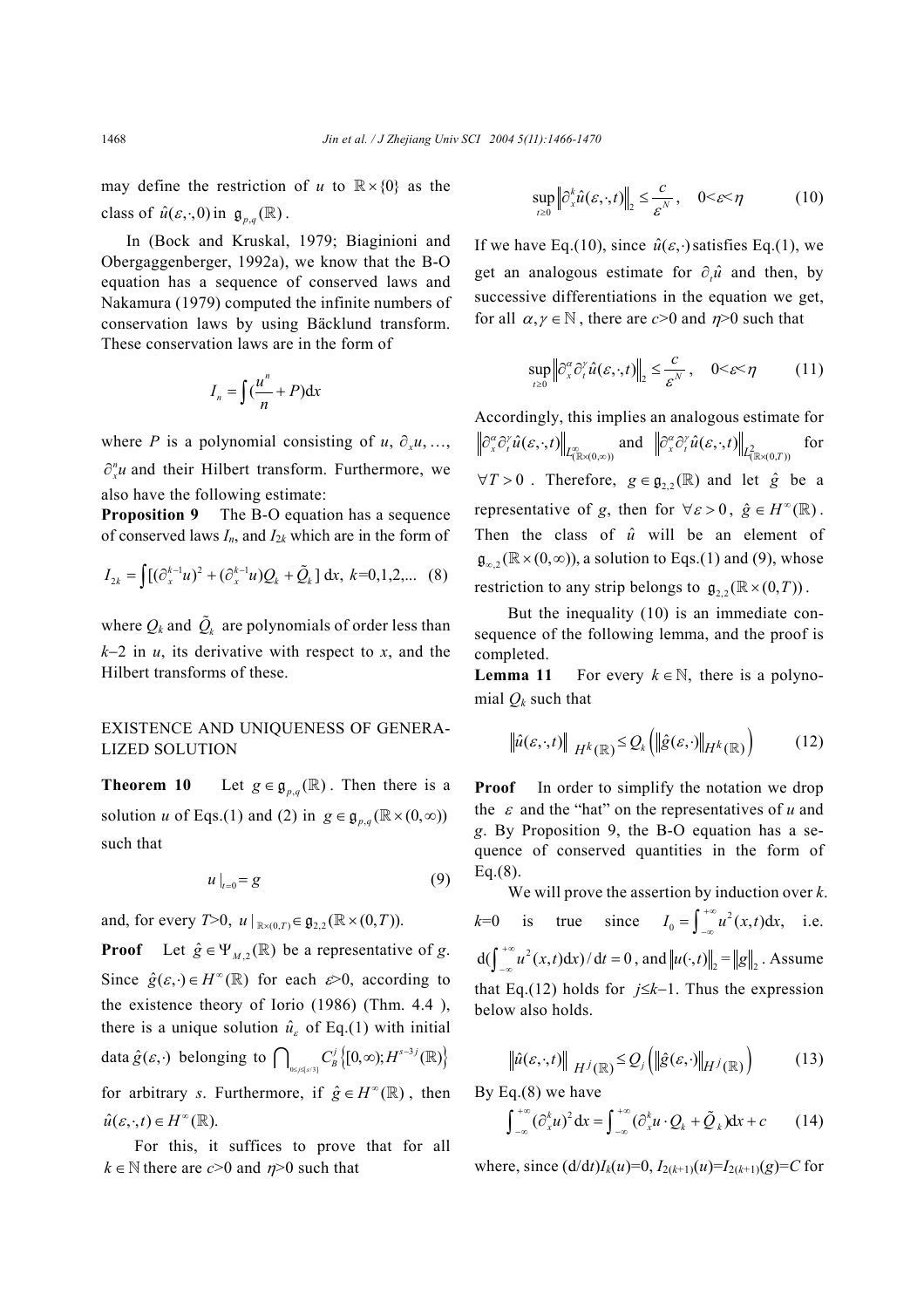all *t*≥0. By Young inequality,

$$
\int_{-\infty}^{+\infty} \partial_x^k u \cdot Q_k dx \leq \frac{\varepsilon^2}{2} \int_{-\infty}^{+\infty} (\partial_x^k u)^2 dx + \frac{2}{\varepsilon^2} \int_{-\infty}^{+\infty} Q_k^2 dx \quad (15)
$$

Combining Eqs.(14) and (15) yields

$$
\int_{-\infty}^{+\infty} (\partial_x^k u)^2 dx \le \int_{-\infty}^{+\infty} \tilde{Q}_k dx + c
$$
 (16)

By Gagliardo-Nirenberg estimate, we have

$$
\left\|\partial_x^k u\right\|_{\infty} \le c \left\|u\right\|_{H^k(\mathbb{R})} \quad i=0,1,...,k-1 \tag{17}
$$

By Eqs.(16) and (17) and the inductive hypothesis, then  $\left\|\partial_x^k u\right\|_2^2$  $\partial_x^k u \Big\|_2^2$  can be controlled by  $\left\| \partial_x^i u \right\|_2^2$  $\partial_x^i u \bigg|_{2}^2$  (*i*=0, 1, …,  $(k-1)$  and  $\left\| \partial_x^k g \right\|_2^2$  $\partial_x^k g \bigg|_2^2$ . Therefore inequality (12) holds

for  $j=k$ . Thus we have proved Eq.(12).

**Remark 12** Theorem 10 establishes the existence of a representative  $\hat{u} \in \Psi_{M,2}(\mathbb{R} \times (0,T))$ . Since the ideal does not enter in the proof, it is inferred that there exists a solution in  $\mathfrak{g}_{2,q}(\mathbb{R} \times (0,T))$  for every

*T*>0 and  $q \ge 1$ , if the initial data belong to  $\mathfrak{g}_{2,q}(\mathbb{R})$ .

**Theorem 13** Let  $g \in \mathfrak{g}_{2a}(\mathbb{R})$ . Then for every  $T>0$ there is at most one solution  $u \in \mathfrak{g}_{2,2}(\mathbb{R} \times (0,T))$  of Eqs.(1) and (9) such that  $\partial_{x} u$  is of ∞-log-type.

**Proof** Let  $u_1, u_2 \in \mathfrak{g}_{2,2}(\mathbb{R})$  be the solution to Eqs.(1) and (9) with respective representatives  $\hat{u}_1$ ,  $\hat{u}_2 \in \Psi_M$ ,  $(\mathbb{R} \times (0, T))$  such that  $\partial_x \hat{u}_i$  satisfies Eq.(7) with  $r=\infty$ ,  $j=1$ ,  $i=1$ , 2. There are  $N \in \mathbb{N}_{2,2}(\mathbb{R} \times (0,T))$  such that, setting  $w = \hat{u}_1 - \hat{u}_2$ ,  $h = (\hat{u}_1 + \hat{u}_2)/2$ :

$$
[w_t + (hw)_x + w_{xxx}](\varepsilon, x, t) = N(\varepsilon, x, t)
$$
  

$$
w(\varepsilon, x, 0) = n(\varepsilon, x)
$$
 (18)

By changing representatives, we may assume that  $n(\varepsilon, x) = 0$ . For simplicity we drop the  $\varepsilon$  in our notation. Multiplying Eq.(18) by *w* and integrating with respect to *x*, we obtain

$$
\int_{-\infty}^{+\infty} w w_t dx + \int_{-\infty}^{+\infty} (hw)_x w dx + \int_{-\infty}^{+\infty} w_{xxx} w dx = \int_{-\infty}^{+\infty} w N dx
$$
\n(19)

By Remark 2(ii) and the properties of Hilbert transform we get

$$
\frac{1}{2}\frac{d}{dt}\int_{-\infty}^{+\infty}w^2+\frac{1}{2}\int_{-\infty}^{+\infty}h_xw^2dx=\int_{-\infty}^{+\infty}wNdx
$$

Integrating from zero to  $t \leq T$  we have, since  $w(x)$ ,  $0 \equiv 0$ ,

$$
\int_{-\infty}^{+\infty} w^2(x,t) dx = 2 \int_0^t \int_{-\infty}^{+\infty} w(x,\tau) N(x,\tau) dx d\tau
$$
  
\n
$$
- \int_0^t \int_{-\infty}^{+\infty} h_x(x,\tau) w^2(x,\tau) dx d\tau
$$
  
\n
$$
\leq 2 \|w\|_{L^2(\mathbb{R}\times(0,T))} \|N\|_{L^2(\mathbb{R}\times(0,T))}
$$
  
\n
$$
+ \|h_x\|_{\infty} \int_0^t \int_{-\infty}^{+\infty} w^2(x,\tau) dx d\tau
$$
 (20)

By Cronwall's inequality, we get

$$
\left\|w(\cdot,t)\right\|_{2}^{2} \leq 2\left\|w\right\|_{L^{2}(\mathbb{R}\times(0,T))}\left\|N\right\|_{L^{2}(\mathbb{R}\times(0,T))}\exp(T\left\|h_{x}\right\|_{\infty})(21)
$$

Since  $w \in \Psi_{M}$ ,  $(\mathbb{R} \times (0, T))$ ,  $N \in \mathbb{N}_{2}$ ,  $(\mathbb{R} \times (0, T))$ , and *h<sub>x</sub>* is of ∞-log-type, it follows that, for every  $M>0$ ,  $\sup_{t \in [0,T]} \|w(\cdot,t)\|_2 = O(\varepsilon^M) \text{ as } \varepsilon \to 0.$ 

For the *x*-derivatives, we get, by differentiation of Eq.(18):

$$
\partial_x^k w_t + \partial_x^{k+1} (hw) + \partial_x^{k+3} w = \partial_x^k N
$$

Multiplying the above equation by  $\partial_x^k w$  and integrating with respect to *x* we get

$$
\int_{-\infty}^{+\infty} \partial_x^k w_i \partial_x^k w dx + \int_{-\infty}^{+\infty} \sum_{j=0}^{k+1} \binom{k+1}{j} \partial_x^{k+1-j} h \partial_x^j w \partial_x^k w dx
$$

$$
+ \int_{-\infty}^{+\infty} H \partial_x^{k+2} w \partial_x^k w dx = \int_{-\infty}^{+\infty} \partial_x^k N \partial_x^k \partial w dx \qquad (22)
$$

The third term of the left hand side is zero and the second one equals

$$
(k + \frac{1}{2}) \int_{-\infty}^{+\infty} \partial_x h (\partial_x^k w)^2 dx
$$
  
+ 
$$
\int_{-\infty}^{+\infty} \sum_{j=0}^{k-1} {k+1 \choose j} \partial_x^{k+1-j} h \partial_x^j w \partial_x^k w dx
$$
 (23)

Then Eq.(22) becomes

$$
\frac{1}{2} \frac{d}{dt} \int_{-\infty}^{+\infty} (\partial_x^k w)^2 dx
$$
  
= -(k +  $\frac{1}{2}$ )  $\int_{-\infty}^{+\infty} \partial_x h (\partial_x^k w)^2 dx + \int_{-\infty}^{+\infty} \partial_x^k N \partial_x^k w dx$